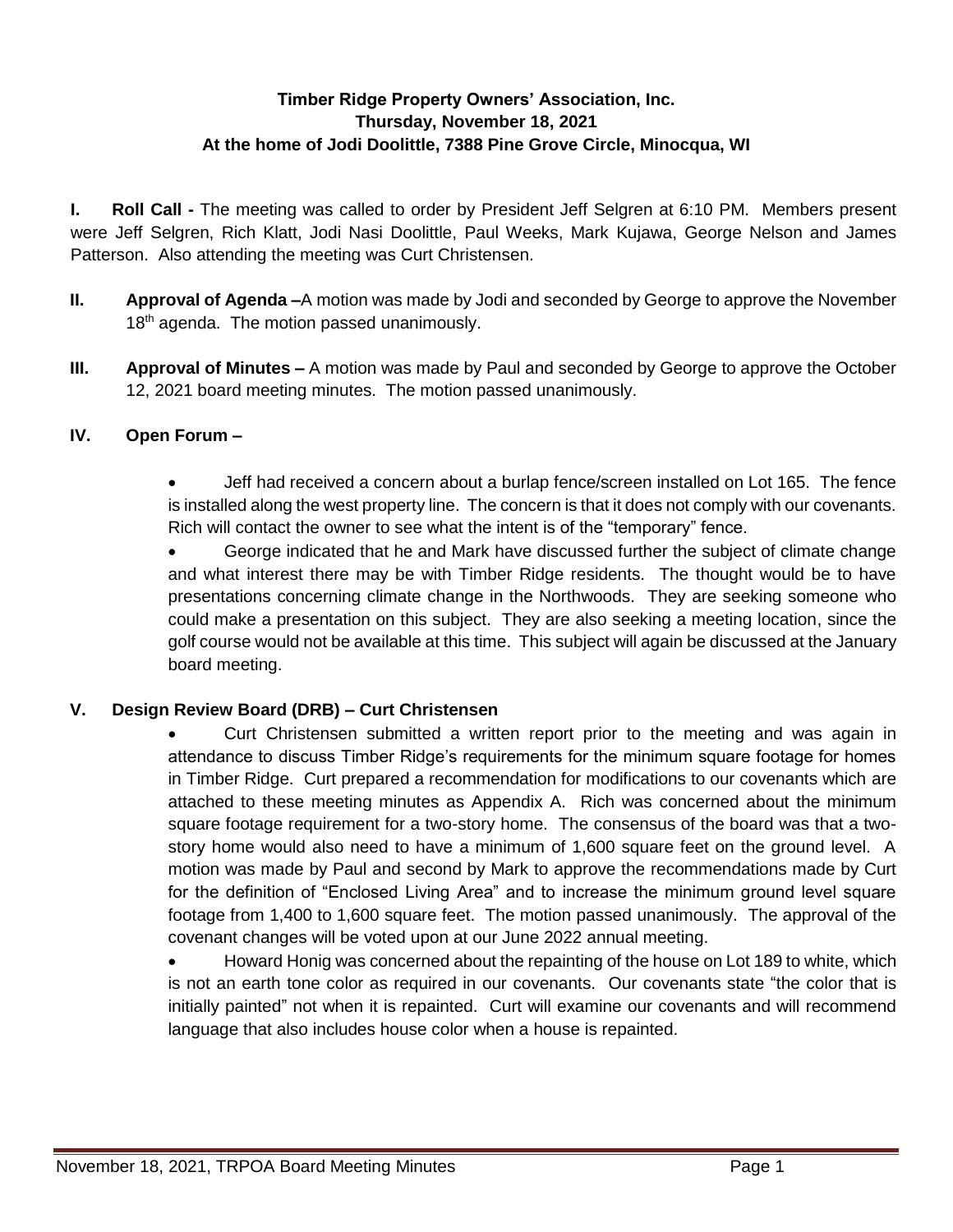#### **VI. Secretary/Treasurer Report – Rich Klatt**

- Rich reported that the TRPOA bank account statement indicates, as of October 19, 2021, a balance of \$118,095.98 in the checking account and \$80,389.58 in a money market account. Both accounts total \$198,485.56.
- Rich mentioned that the \$722.00 under "miscellaneous" was mainly for our storage garage which is \$660.00 yearly.
- Significant expenses from October 20, 2021 to November 16, 2021 were as follows:
	- a) \$660.00 to MGM Storage for the storage garage; and
	- b) \$50.00 to Oneida County for the updated list of lot owners. ;

 **Property Foreclosures**: Rich had reported that he and Paul Weeks met with our attorney, John Houlihan, on August 30<sup>th</sup> to discuss the foreclosure procedure. The first step will be to have Oneida Title conduct a title search to determine others that may have claims against the three property owners that we will be foreclosing. Rich was unable to determine if that step has been completed by our attorney.

#### **VII. Roads Report/Discussion** - Rich Klatt

 At the October meeting it was decided to cancel the low shoulder project on Timber Ridge Road from Forest Avenue to Fairway Lane. An email was sent to Matt Gaulke with Pitlik & Wick on Friday, October 22 canceling the Timber Ridge Road low shoulder project.

#### **VIII. Activities Committee Liaison Report**

- A Christmas Party is scheduled for Thursday, December 16<sup>th</sup> at Norwood Pines. Twentytwo (22) property owners have sent in the reservation for the party. *Secretary's Note: The reservations are now at 45.* George and Bernie will purchase and assemble a door prize basket. Table decorations will also be provided. Rich will contact Norwood Pines to determine the number of tables. Jeff will be the Master of Ceremonies.
- **Gourmet Dinner Group -** Rich reported that still only five residents have responded that they are interested in being part of a gourmet dinner group.

#### **IX. Website/Media Report –** No report.

#### **X. Old Business**

- **Goals and Objectives for 2020-21**:
	- a) It has been difficult to obtain financial information about managing a swimming pool. Allowing the golf course to continue managing the pool may be the best alternative. Board members would like to see some improvements to the bath house such as, interior painting.
- **Bear Skin Trail Access –** Needs input from Pat Van Hefty.
- **Timber Ridge History Committee –** No report
- **Bear Skin Trail access from Lot 371 –** Too many liability concerns with a trail on private property, but will investigate the additional liability cost for a public path on private property.

 **Timber Ridge resident interest survey –** Mark and Fred will be developing a survey to obtain the interests of Timber Ridge residents. The survey will be distributed to the property owners via our email contact list.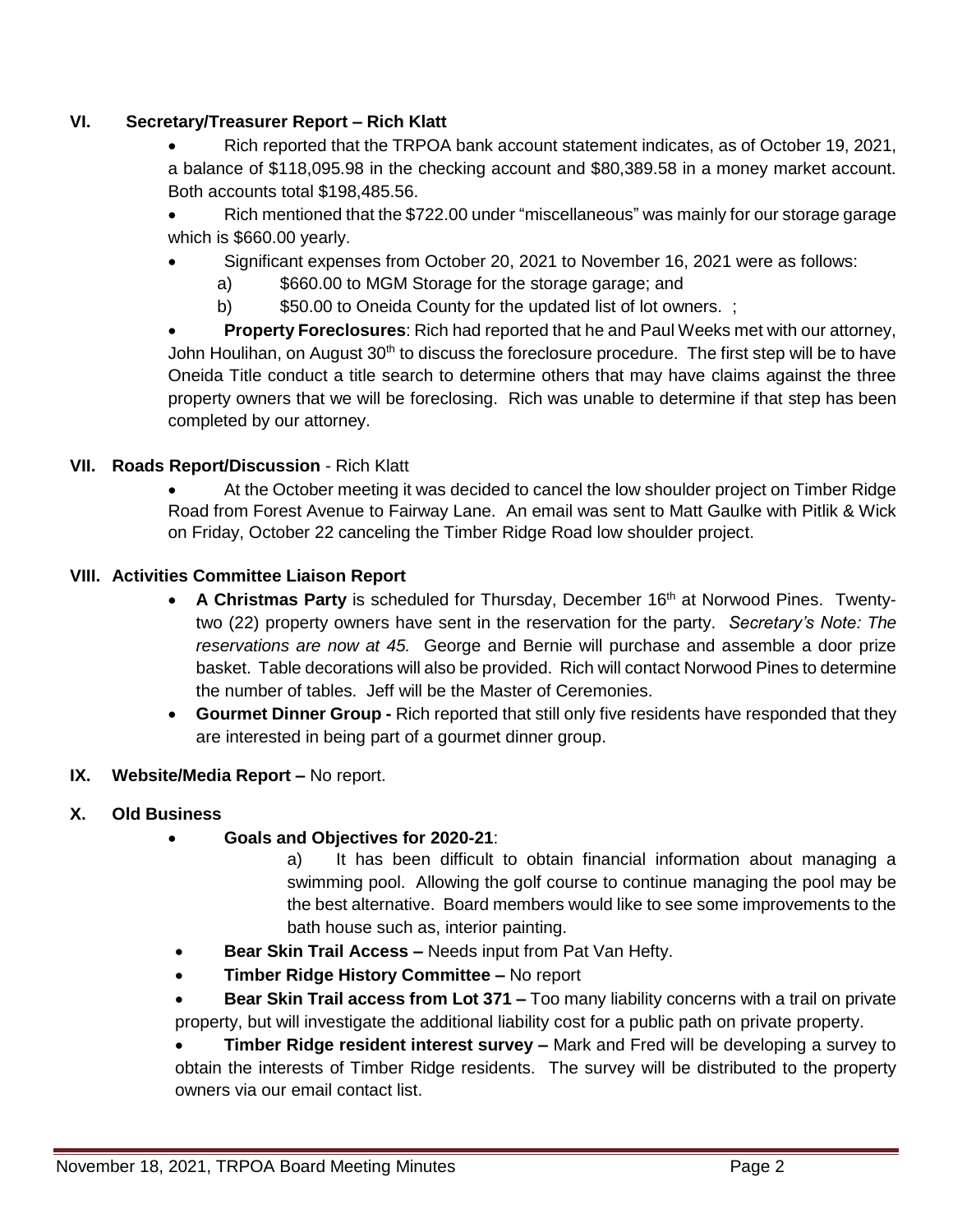**Trash pickup on a single day –** Trash haulers are opposed to one day for trash pickup because it may be difficult for several trash haulers to determine which customers that they serve.

**XI. New Business –** Some board members are concerned about the need for crack sealing of our roadways that have been done in the past. Crack sealing will be investigated in the spring by the roads committee.

**XII.** Next Meeting Date – The January meeting will be January 20<sup>th</sup> at Jeff Selgren's home, 10148 Ridgewood Drive. The meeting will begin at 6:00 PM.

**Adjournment** – A motion was made and seconded to adjourn the meeting. The meeting was adjourned at 8:10 PM.

Respectfully submitted,

Rich Klatt Secretary/Treasurer